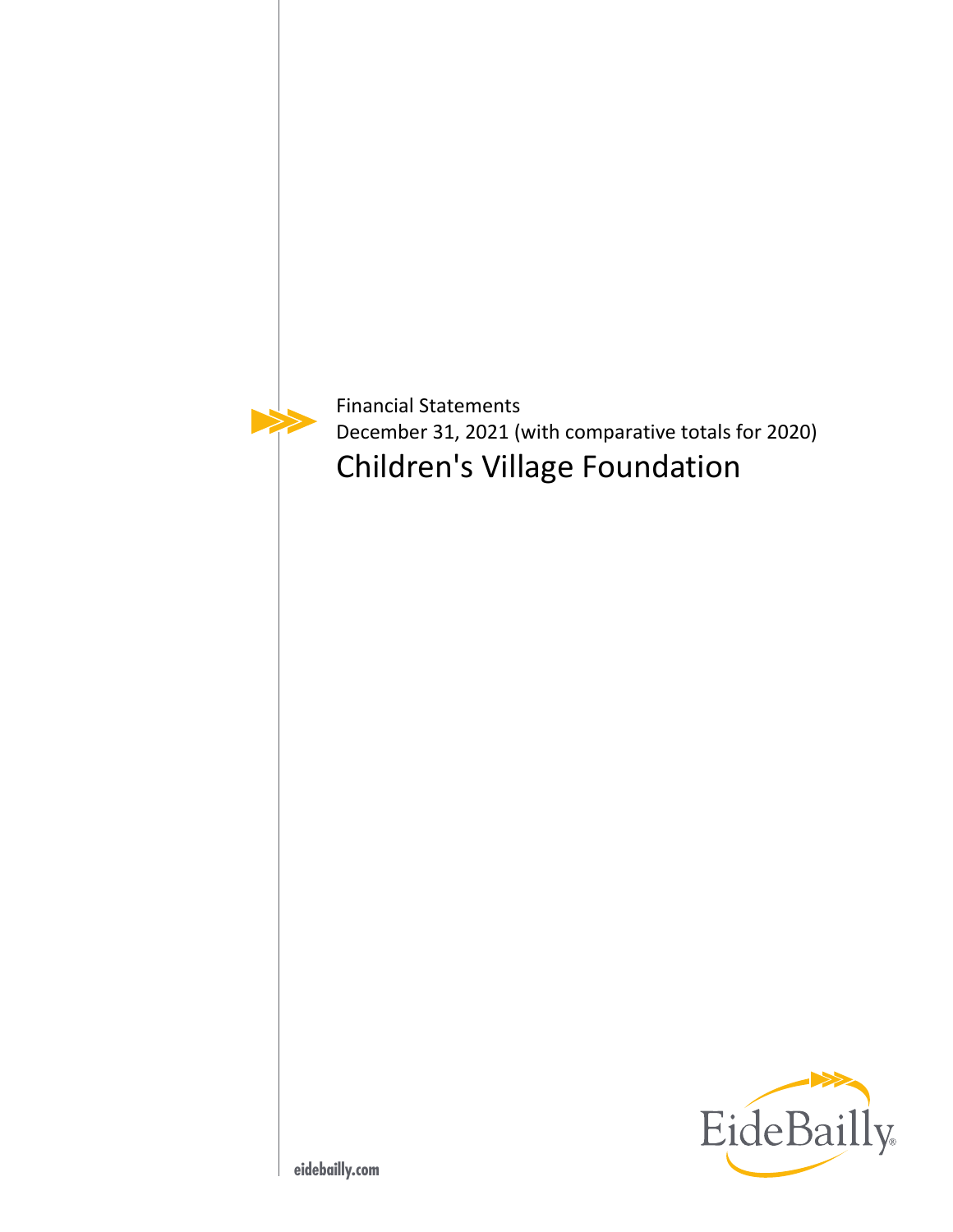| <b>Financial Statements</b> |  |
|-----------------------------|--|
|                             |  |
|                             |  |
|                             |  |
|                             |  |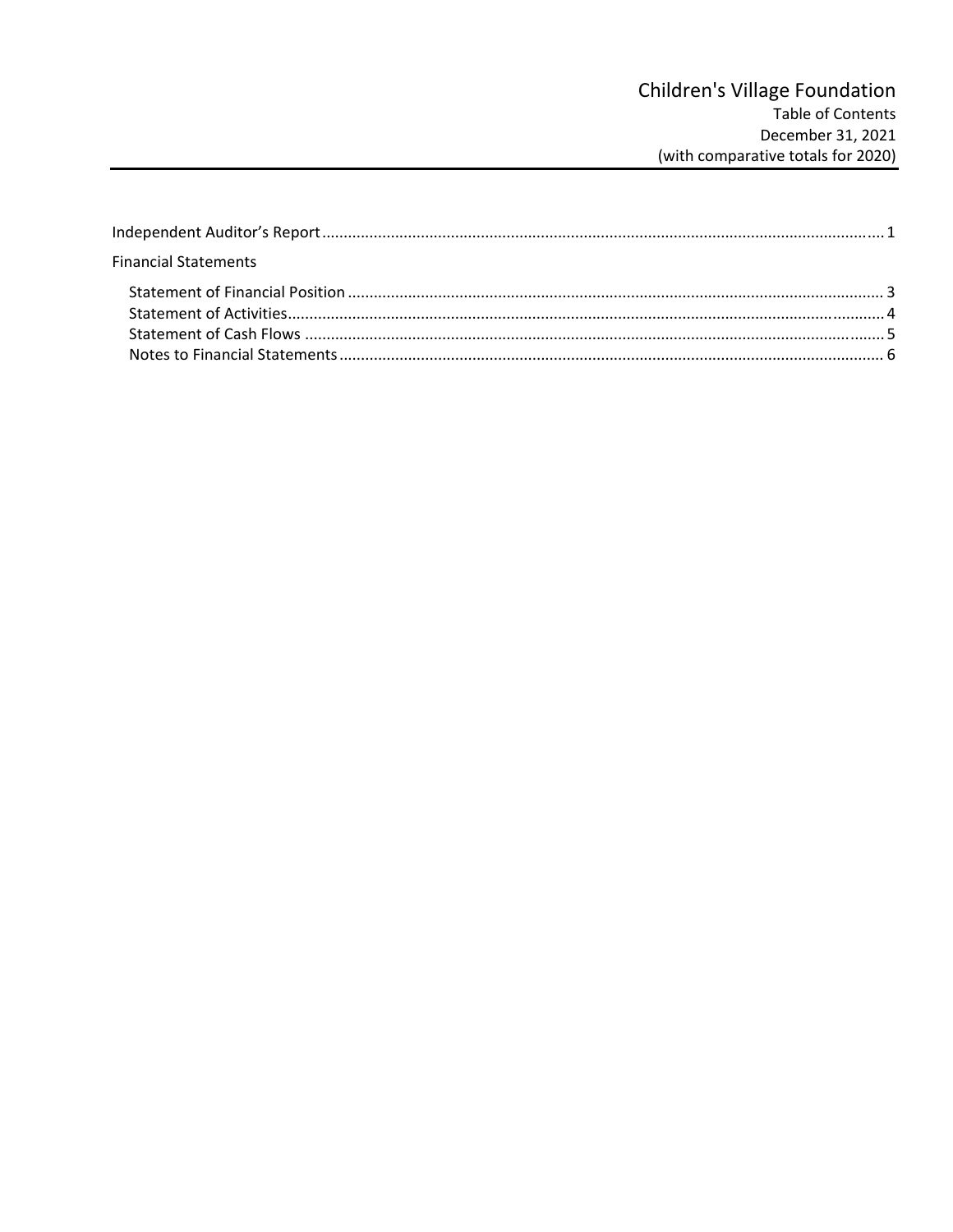

**CPAs & BUSINESS ADVISORS** 

#### **Independent Auditor's Report**

To the Board of Directors Children's Village Foundation Fargo, North Dakota

#### **Report on the Audit of the Financial Statements**

#### *Opinion*

We have audited the financial statements of Children's Village Foundation (Foundation), which comprise the statements of financial position as of December 31, 2021, and the related statements of activities and cash flows for the year then ended, and the related notes to the financial statements.

In our opinion, the accompanying financial statements referred to above present fairly, in all material respects, the financial position of the Foundation as of December 31, 2021, and the changes in its net assets and its cash flows for the year then ended in accordance with accounting principles generally accepted in the United States of America.

## *Basis for Opinion*

We conducted our audits in accordance with auditing standards generally accepted in the United States of America (GAAS). Our responsibilities under those standards are further described in the Auditor's Responsibilities for the Audit of the Financial Statements section of our report. We are required to be independent of the Foundation and to meet our other ethical responsibilities, in accordance with the relevant ethical requirements relating to our audits. We believe that the audit evidence we have obtained is sufficient and appropriate to provide a basis for our audit opinion.

#### *Responsibilities of Management for the Financial Statements*

Management is responsible for the preparation and fair presentation of these financial statements in accordance with accounting principles generally accepted in the United States of America; and for the design, implementation, and maintenance of internal control relevant to the preparation and fair presentation of financial statements that are free from material misstatement, whether due to fraud or error.

In preparing the financial statements, management is required to evaluate whether there are conditions or events, considered in the aggregate, that raise substantial doubt about the Foundation's ability to continue as a going concern for one year after the date that the financial statements are available to be issued.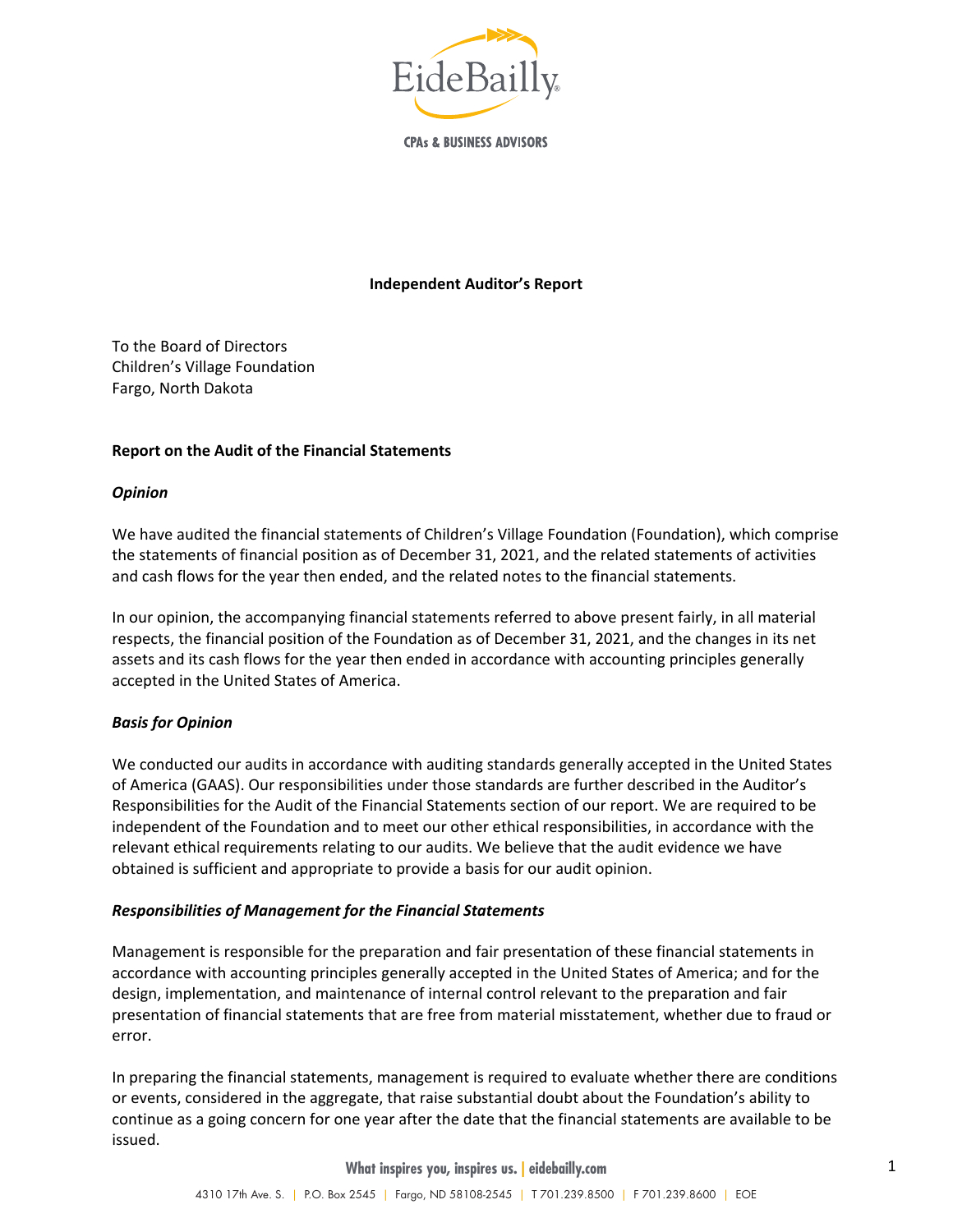## **Auditor's Responsibilities of the Audit of the Financial Statements**

Our objectives are to obtain reasonable assurance about whether the financial statements as a whole are free from material misstatement, whether due to fraud or error, and to issue an auditor's report that includes our opinion. Reasonable assurance is a high level of assurance but is not absolute assurance and therefore is not a guarantee that an audit conducted in accordance with GAAS will always detect a material misstatement when it exists. The risk of not detecting a material misstatement resulting from fraud is higher than for one resulting from error, as fraud may involve collusion, forgery, intentional omissions, misrepresentations, or the override of internal control. Misstatements are considered material if there is a substantial likelihood that, individually or in the aggregate, they would influence the judgment made by a reasonable user based on the financial statements.

In performing an audit in accordance with GAAS, we:

- Exercise professional judgment and maintain professional skepticism throughout the audit.
- Identify and assess the risks of material misstatement of the financial statements, whether due to fraud or error, and design and perform audit procedures responsive to those risks. Such procedures include examining, on a test basis, evidence regarding the amounts and disclosures in the financial statements.
- Obtain an understanding of internal control relevant to the audit in order to design audit procedures that are appropriate in the circumstances, but not for the purpose of expressing an opinion on the effectiveness of the Foundation's internal control. Accordingly, no such opinion is expressed.
- Evaluate the appropriateness of accounting policies used and the reasonableness of significant accounting estimates made by management, as well as evaluate the overall presentation of the financial statements.
- Conclude whether, in our judgment, there are conditions or events, considered in the aggregate, that raise substantial doubt about the Foundation's ability to continue as a going concern for a reasonable period of time.

We are required to communicate with those charged with governance regarding, among other matters, the planned scope and timing of the audit, significant audit findings, and certain internal control–related matters that we identified during the audit.

## *Report on Summarized Comparative Information*

We have previously audited the Foundation's 2020 financial statements, and we expressed an unmodified audit opinion on those audited financial statements in our report dated June 11, 2021. In our opinion, the summarized comparative information presented herein as of and for the year ended December 31, 2020 is consistent, in all material respects, with the audited financial statements from which it has been derived.

Gide Sailly LLP

Fargo, North Dakota April 29, 2022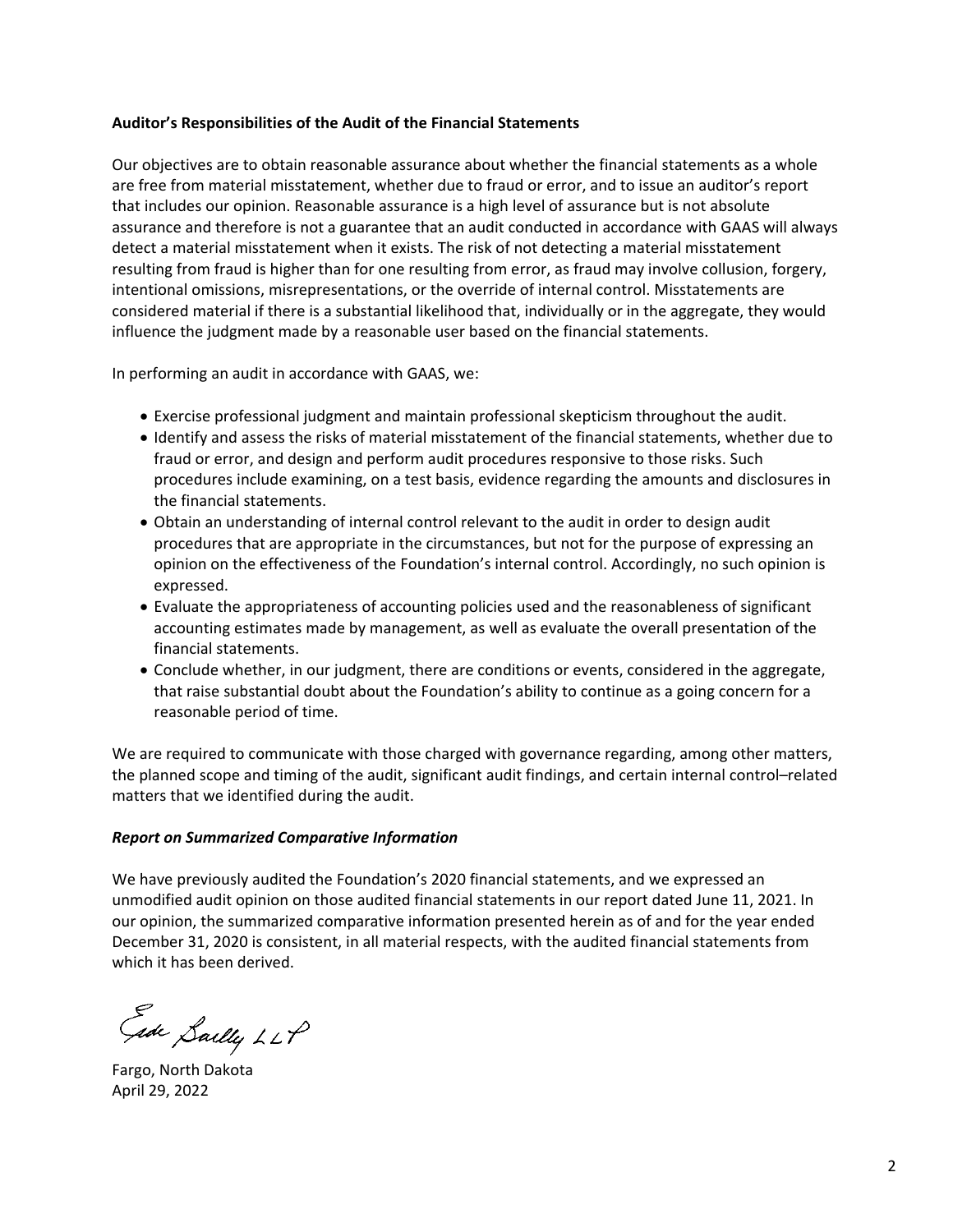|                                                    | 2021            | 2020            |
|----------------------------------------------------|-----------------|-----------------|
| Assets                                             |                 |                 |
| Cash and cash equivalents                          | \$<br>129,393   | \$<br>186,137   |
| Marketable securities                              |                 |                 |
| Marketable securities                              | 3,970,798       | 3,542,719       |
| Marketable securities-annuity reserve              | 238,352         | 219,566         |
|                                                    | 4,209,150       | 3,762,285       |
| Investments, at cost                               | 214,000         | 214,000         |
| Receivables                                        |                 |                 |
| Note receivable from Village Family Service Center | 2,203,133       | 2,203,133       |
| Interest and dividends receivable                  | 10,653          | 10,653          |
| Other                                              | 5,000           | 116,504         |
|                                                    | 2,218,786       | 2,330,290       |
| Land and improvements held for sale                | 716,436         | 716,436         |
| <b>Total assets</b>                                | 7,487,765<br>-Ş | 7,209,148<br>\$ |
| <b>Liabilities and Net Assets</b>                  |                 |                 |
| Liabilities                                        |                 |                 |
| Annuities payable                                  | \$<br>29,726    | 35,024          |
|                                                    | 119,329         | \$<br>119,329   |
| Water rights payable                               |                 |                 |
| Due to Village Family Service Center               | 522,692         | 467,721         |
| <b>Total liabilities</b>                           | 671,747         | 622,074         |
| <b>Net Assets</b>                                  |                 |                 |
| Without donor restrictions                         | 4,528,564       | 4,474,573       |
| With donor restrictions                            |                 |                 |
| Purpose restriction, children's services           | 1,894,651       | 1,770,798       |
| Perpetual in nature                                | 392,803         | 341,703         |
|                                                    |                 |                 |
|                                                    | 2,287,454       | 2,112,501       |
| Total net assets                                   | 6,816,018       | 6,587,074       |
| Total liabilities and net assets                   | 7,487,765<br>\$ | 7,209,148<br>\$ |
|                                                    |                 |                 |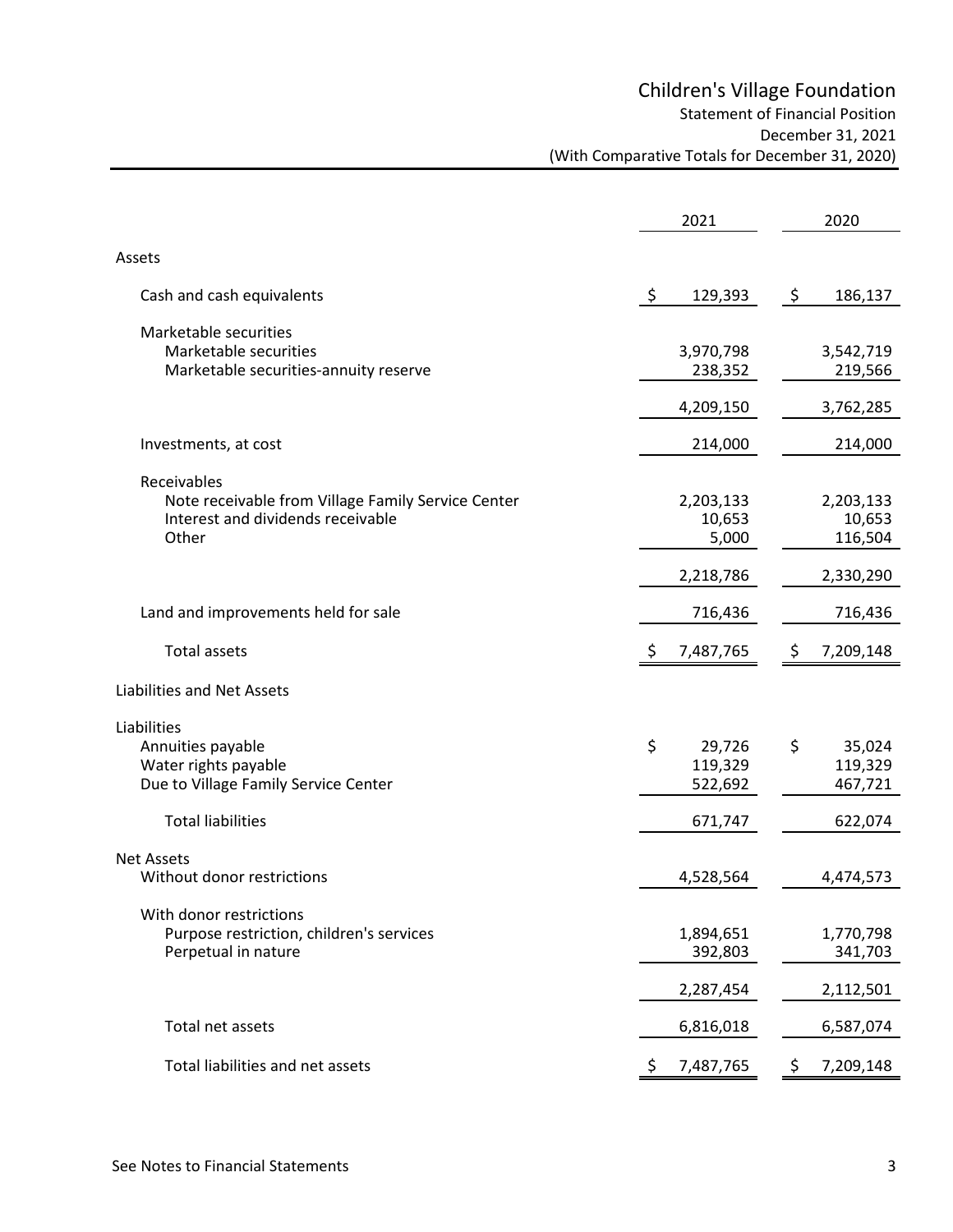## Children's Village Foundation

Statement of Activities

Year Ended December 31, 2021

(With Comparative Totals for Year Ended December 31, 2020)

|                                                                                                                                                                     | <b>Without Donor</b><br><b>With Donor</b><br>2021<br>Restrictions<br>Restrictions |                                                | Total                                        |                                                |  |  |
|---------------------------------------------------------------------------------------------------------------------------------------------------------------------|-----------------------------------------------------------------------------------|------------------------------------------------|----------------------------------------------|------------------------------------------------|--|--|
|                                                                                                                                                                     |                                                                                   |                                                | 2020                                         |                                                |  |  |
| Net investment return<br>Contributions<br>Change in value of split-interest agreements<br>Net assets released from restriction<br>Total revenue, gains, and support | \$<br>323,584<br>5,298<br>30,084<br>358,966                                       | \$<br>30,084<br>174,953<br>(30,084)<br>174,953 | \$<br>353,668<br>174,953<br>5,298<br>533,919 | \$<br>379,308<br>127,664<br>(4,627)<br>502,345 |  |  |
| Program services<br>Support of the Village's activities<br>Management and general                                                                                   | 250,004                                                                           |                                                | 250,004                                      | 250,003                                        |  |  |
| Professional fees<br>Real estate taxes<br>Miscellaneous                                                                                                             | 54,971                                                                            |                                                | 54,971                                       | 19,200<br>3,766<br>2,252                       |  |  |
| Total management and general expenses<br>Losses                                                                                                                     | 54,971                                                                            |                                                | 54,971                                       | 25,218                                         |  |  |
| Impairment loss on land held for sale<br>Loss on sale of land                                                                                                       |                                                                                   |                                                |                                              | 11,696<br>69,830                               |  |  |
| <b>Total losses</b>                                                                                                                                                 |                                                                                   |                                                |                                              | 81,526                                         |  |  |
| Total expenses and losses                                                                                                                                           | 304,975                                                                           |                                                | 304,975                                      | 356,747                                        |  |  |
| Change in Net Assets                                                                                                                                                | 53,991                                                                            | 174,953                                        | 228,944                                      | 145,598                                        |  |  |
| Net Assets, Beginning of Year                                                                                                                                       | 4,474,573                                                                         | 2,112,501                                      | 6,587,074                                    | 6,441,476                                      |  |  |
| Net Assets, End of Year                                                                                                                                             | 4,528,564                                                                         | 2,287,454<br>\$.                               | 6,816,018<br>\$.                             | 6,587,074<br>\$.                               |  |  |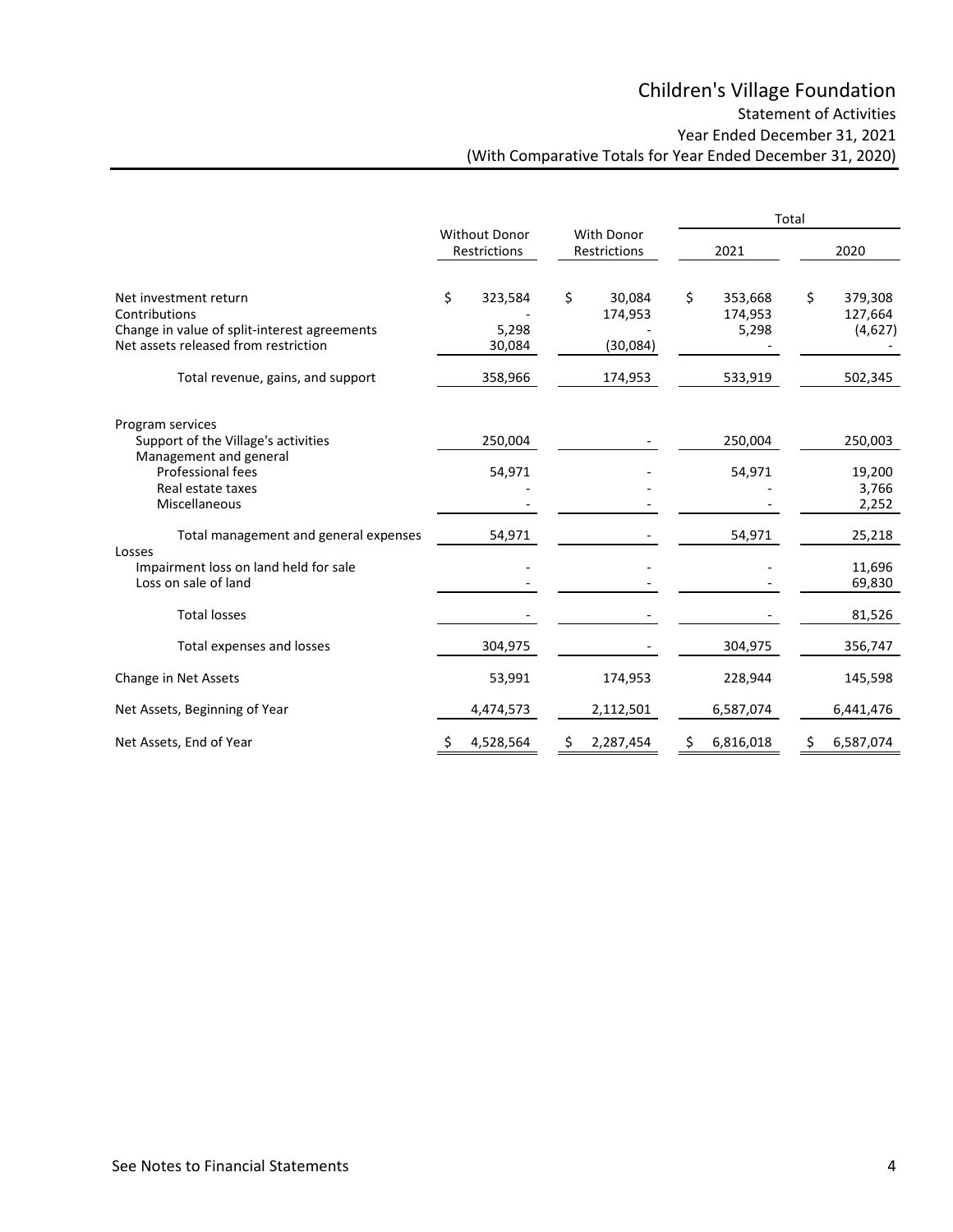# Children's Village Foundation

Statement of Cash Flows

Year Ended December 31, 2021

(With Comparative Totals for Year Ended December 31, 2020)

Ξ

|                                                                                                                                                                                                                                                        | 2021                     | 2020 |                                             |  |
|--------------------------------------------------------------------------------------------------------------------------------------------------------------------------------------------------------------------------------------------------------|--------------------------|------|---------------------------------------------|--|
| <b>Operating Activities</b><br>Change in net assets<br>Adjustments to reconcile change in net assets to net                                                                                                                                            | \$<br>228,944            | \$   | 145,598                                     |  |
| cash flows from (used for) operating activities<br>Change in unrealized losses and gains on investments<br>Realized gains and dividends on investments<br>Impairment loss on land held for sale<br>Loss on sale of land and improvements held for sale | (196, 531)<br>(170, 741) |      | (282,002)<br>(124, 075)<br>11,696<br>69,830 |  |
| Contributions restricted for endowment<br>Change in value of split-interest agreements<br>Changes in operating assets and liabilities                                                                                                                  | (51, 100)<br>(5, 298)    |      | (15,000)<br>4,627                           |  |
| Accounts receivable<br>Due to Village Family Service Center                                                                                                                                                                                            | 111,504<br>54,971        |      | (111, 504)<br>11,982                        |  |
| Net Cash Used For Operating Activities                                                                                                                                                                                                                 | (28, 251)                |      | (288, 848)                                  |  |
| <b>Investing Activities</b><br>Purchase of investment securities<br>Proceeds from sale and maturity of investment securities<br>Proceeds from land and improvements held for sale                                                                      | (360, 360)<br>280,767    |      | (259, 271)<br>276,777<br>120,000            |  |
| Net Cash From Investing Activities                                                                                                                                                                                                                     | (79, 593)                |      | 137,506                                     |  |
| Net Cash From Financing Activity<br>Contributions restricted for endowment                                                                                                                                                                             | 51,100                   |      | 15,000                                      |  |
| Net Change in Cash and Cash Equivalents                                                                                                                                                                                                                | (56, 744)                |      | (136, 342)                                  |  |
| Cash and Cash Equivalents, Beginning of Year                                                                                                                                                                                                           | 186,137                  |      | 322,479                                     |  |
| Cash and Cash Equivalents, End of Year                                                                                                                                                                                                                 | \$<br>129,393            | \$   | 186,137                                     |  |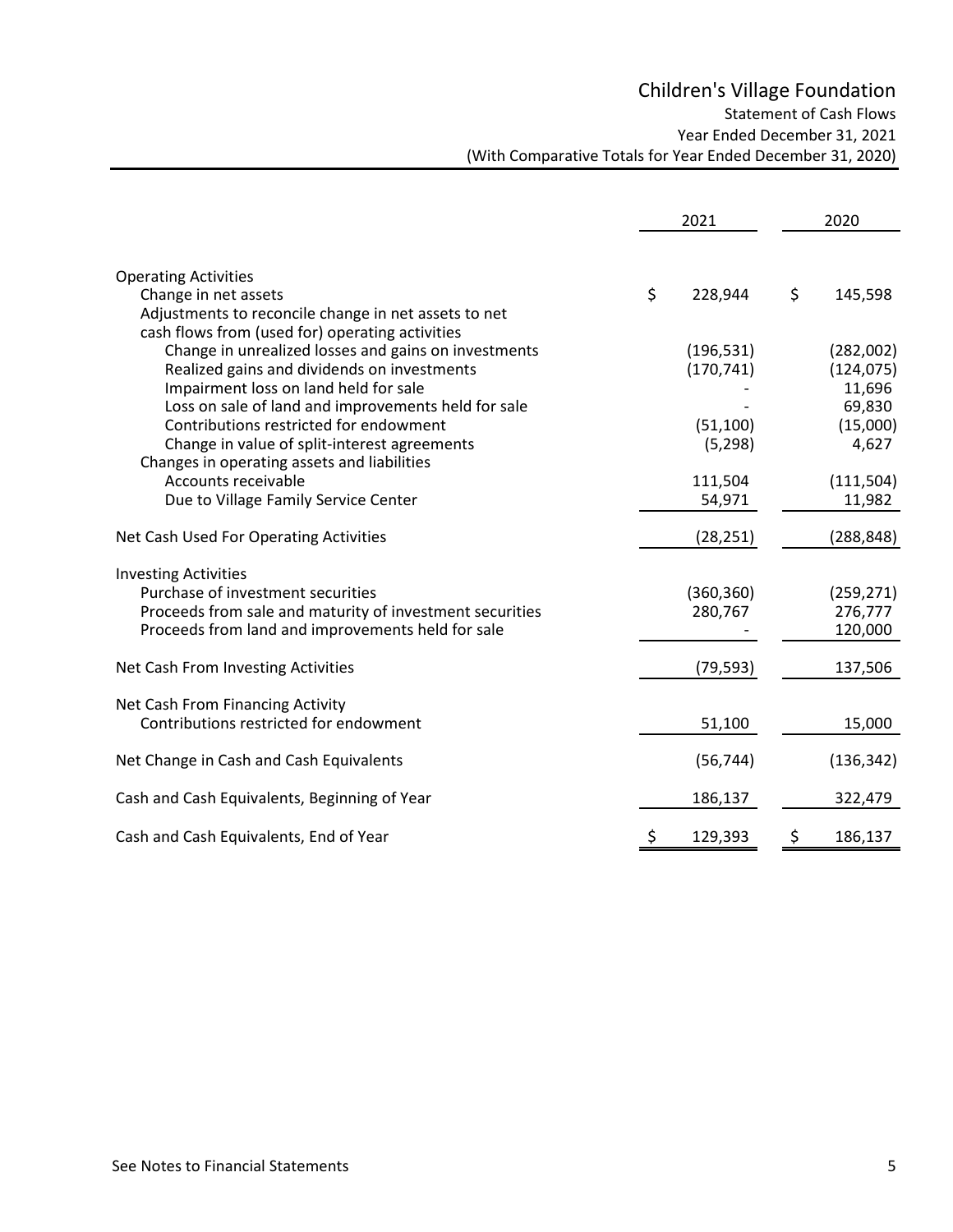## **Note 1 ‐ Organization and Summary of Significant Accounting Policies**

## **Organization**

The Children's Village Foundation (Foundation) is organized as a nonprofit corporation under the laws of the state of North Dakota.

The Foundation was created for the purpose of providing permanent support for the activities and programs of The Village Family Service Center (Village).

## **Comparative Financial Information**

The accompanying financial statements include certain prior‐year summarized comparative information in total but not by net asset class. Such information does not include sufficient detail to constitute a presentation in conformity with accounting principles generally accepted in the United States of America (GAAP). Accordingly, such information should be read in conjunction with our audited financial statements for the year ended December 31, 2020, from which the summarized information was derived.

#### **Estimates**

The preparation of financial statements in conformity with generally accepted accounting principles requires management to make estimates and assumptions that affect the reported amounts of assets and liabilities at the date of the financial statements and the reported amounts of revenues and expenses during the reporting period. Actual results could differ from those estimates and those differences could be material.

## **Income Taxes**

The Foundation is annually required to file a Return of Organization Exempt from Income Tax (Form 990) with the Internal Revenue Service (IRS). In addition, the Foundation is subject to income tax on net income that is derived from business activities that are unrelated to its exempt purposes. The Foundation has determined it is not subject to unrelated business income tax and has not filed an Exempt Organization Business Income Tax Return (Form 990‐T) with the IRS.

The Foundation believes that it has appropriate support for any tax positions taken affecting its annual filing requirements, and as such, does not have any uncertain tax positions that are material to the financial statements. The Foundation would recognize future accrued interest and penalties related to unrecognized tax benefits and liabilities in income tax expense if such interest and penalties are incurred.

## **Cash and Cash Equivalents**

The Foundation considers cash and all highly liquid investments with an original maturity of three months or less when purchased, and which are neither held for nor restricted by donors for long-term purposes, to be cash and cash equivalents.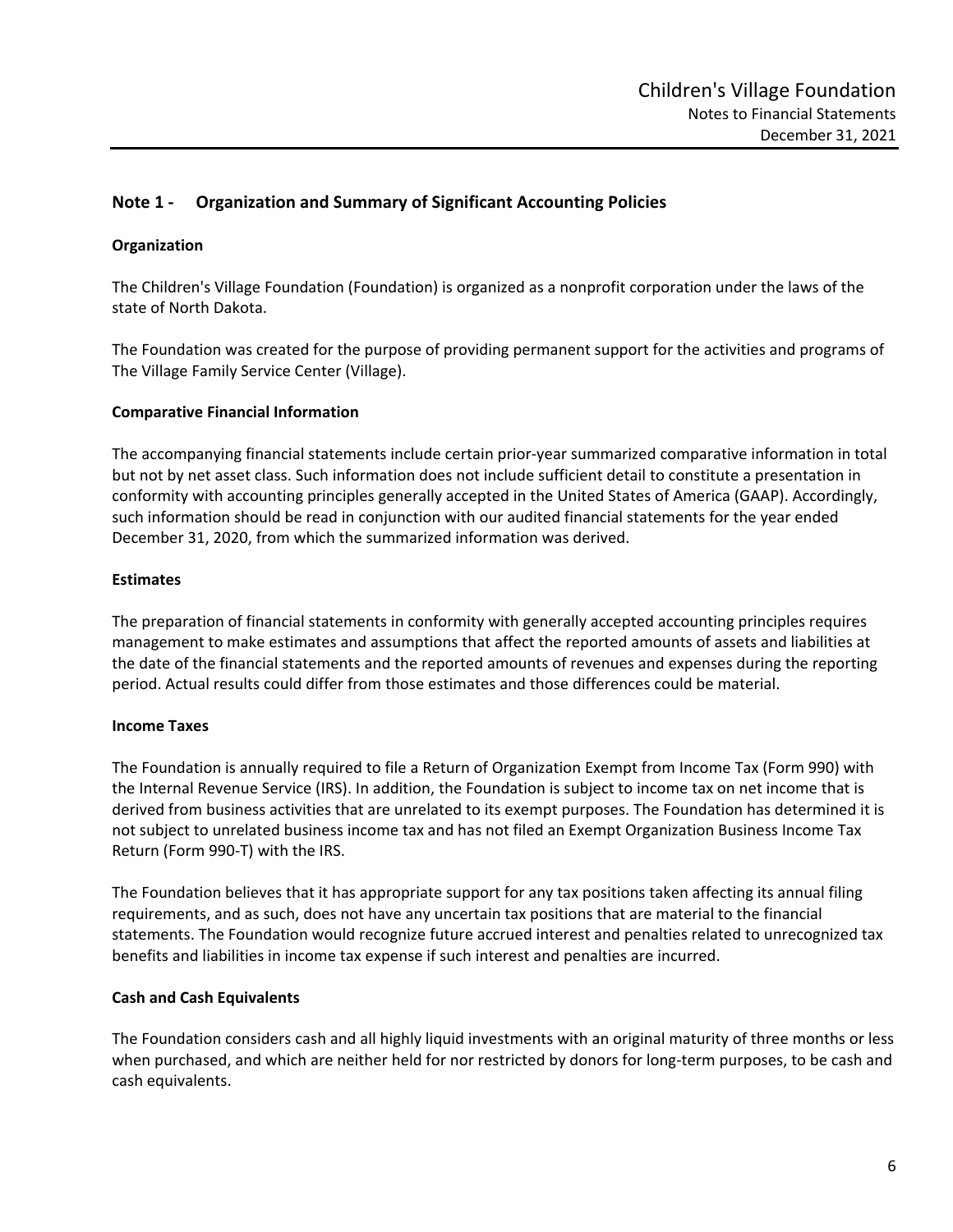## **Investments**

Investments in marketable securities are recorded at cost, or if donated, at fair value on the date of donation. Thereafter, investments with readily determinable fair values are reported at their fair values in the statement of financial position. Net investment return is reported in the statement of activities and consists of interest and dividend income, realized and unrealized capital gains and losses, less investment management and custodial fees.

Other investments without readily determinable fair values are stated at cost and adjusted for any observable price changes in orderly transactions of identical securities or similar securities of the same user, and are evaluated for impairment annually, or more frequently upon the occurrence of an event or when circumstances indicate that the amount of the investment is greater than its fair value. As of December 31, 2021 and 2020, the value of the real estate investments are not considered impaired.

## **Land and Improvements Held for Sale**

Land and improvements held for sale represents land and improvements that were recorded at fair value at the date of donation. Land and improvements held for sale are no longer depreciated, but instead analyzed for impairment. The Foundation considers whether indicators of impairment are present and performs the necessary analysis to determine if the carrying values of assets are appropriate. An impairment of \$‐ and \$11,696 was recognized for the years ended December 31, 2021 and 2020, respectively.

## **Charitable Gift Annuities**

Under charitable gift annuity contracts, the Foundation receives immediate and unrestricted title to contributed assets and agrees to make fixed recurring payments over the stipulated period. Contributed assets are recorded at fair value on the date of receipt. The related liability for future payments to be made to the specified beneficiaries is recorded at fair value using present value techniques and risk‐adjusted discount rates designed to reflect the assumptions market participants would use in pricing the liability. The excess of contributed assets over the annuity liability is recorded as a contribution without donor restrictions. In subsequent years, the liability for future payments to the donor is reduced by payments made to the donor and is adjusted to reflect changes in the fair value of the liability at the end of the year. Upon termination of the annuity contract, the remaining liability is removed and recognized as income. The estimated present value of future payments to be made under these agreements totals \$29,726 and \$35,024 at December 31, 2021 and 2020.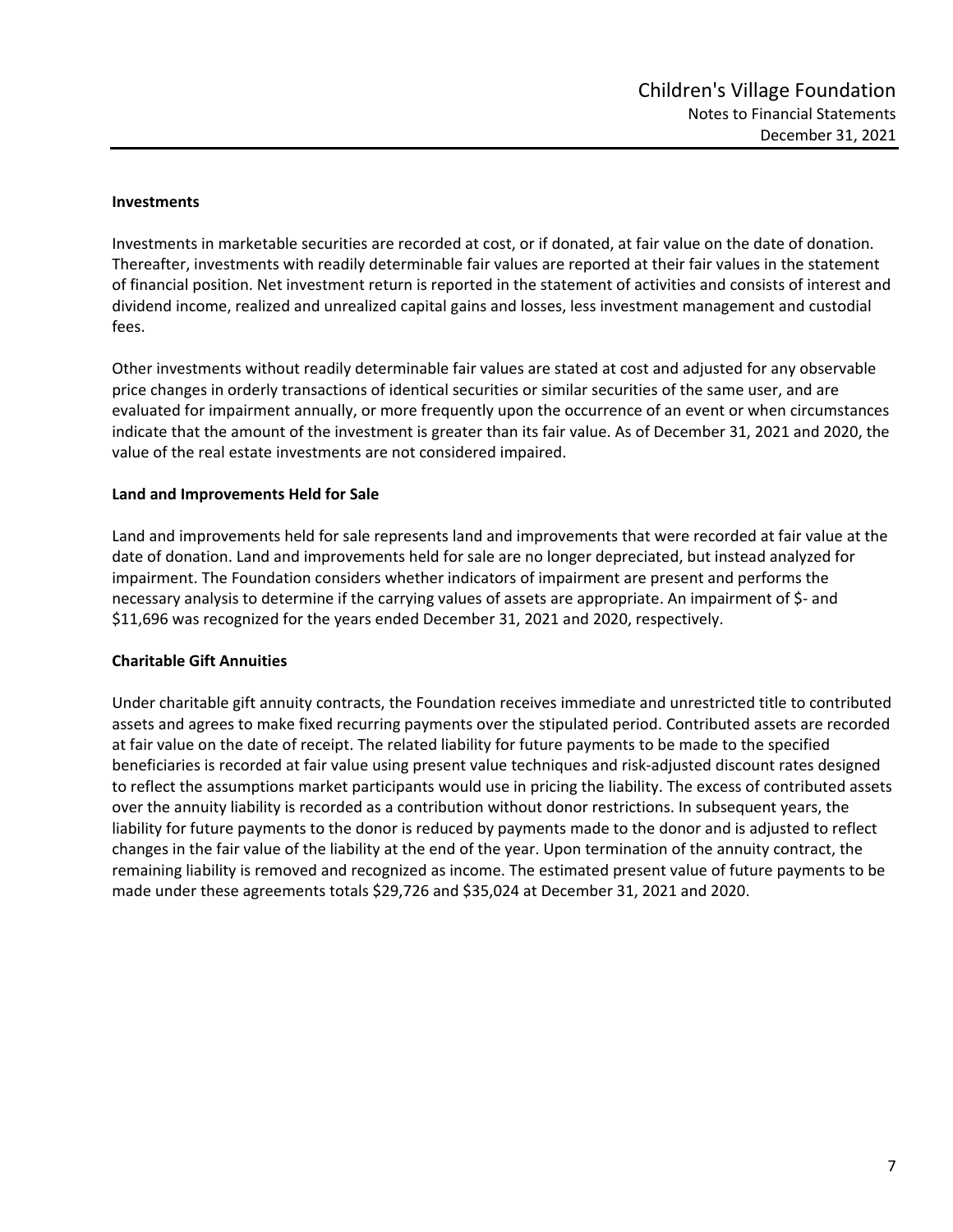## **Net Assets**

Net assets, revenues, gains, and losses are classified based on the existence or absence of donor or grantor‐ imposed restrictions. Accordingly, net assets and changes therein are classified and reported as follows:

*Net Assets Without Donor Restrictions* – Net assets available for use in general operations and not subject to donor (or certain grantor) restrictions.

*Net Assets With Donor Restrictions* – Net assets subject to donor (or certain grantor) imposed restrictions. Some donor‐imposed restrictions are temporary in nature, such as those that will be met by the passage of time or other events specified by the donor. Other donor‐imposed restrictions are perpetual in nature, where the donor stipulates that resources be maintained in perpetuity. The Foundation reports contributions restricted by donors as increases in net assets with donor restrictions if they are received with donor stipulations that limit the use of the donated assets. When a donor restriction expires, that is, when a stipulated time restriction ends or purpose restriction is accomplished, net assets with donor restrictions are reclassified to net assets without donor restrictions and reported in the statements of activities as net assets released from restrictions. Donor‐imposed restrictions are released when a restriction expires, that is, when the stipulated time has elapsed, when the stipulated purpose for which the resource was restricted has been fulfilled, or both.

#### **Revenue and Revenue Recognition**

Contributions are recognized when cash, securities or other assets, an unconditional promise to give, or notification of a beneficial interest is received. Conditional promises to give, that is, those with a measurable performance or other barrier, and a right of return, are not recognized until the conditions on which they depend have been substantially met.

## **Functional Allocation of Expenses**

The costs of program and supporting services activities have been summarized on a functional basis in the statements of activities. Also included in the statement of activities is the natural classification detail of expenses by function. The expenses are generally directly attributable to a functional category with no significant allocations between program service activities and supporting service activities occurring.

## **Subsequent Events**

The Foundation has evaluated subsequent events through April 29, 2022, the date which the financial statements were available to be issued.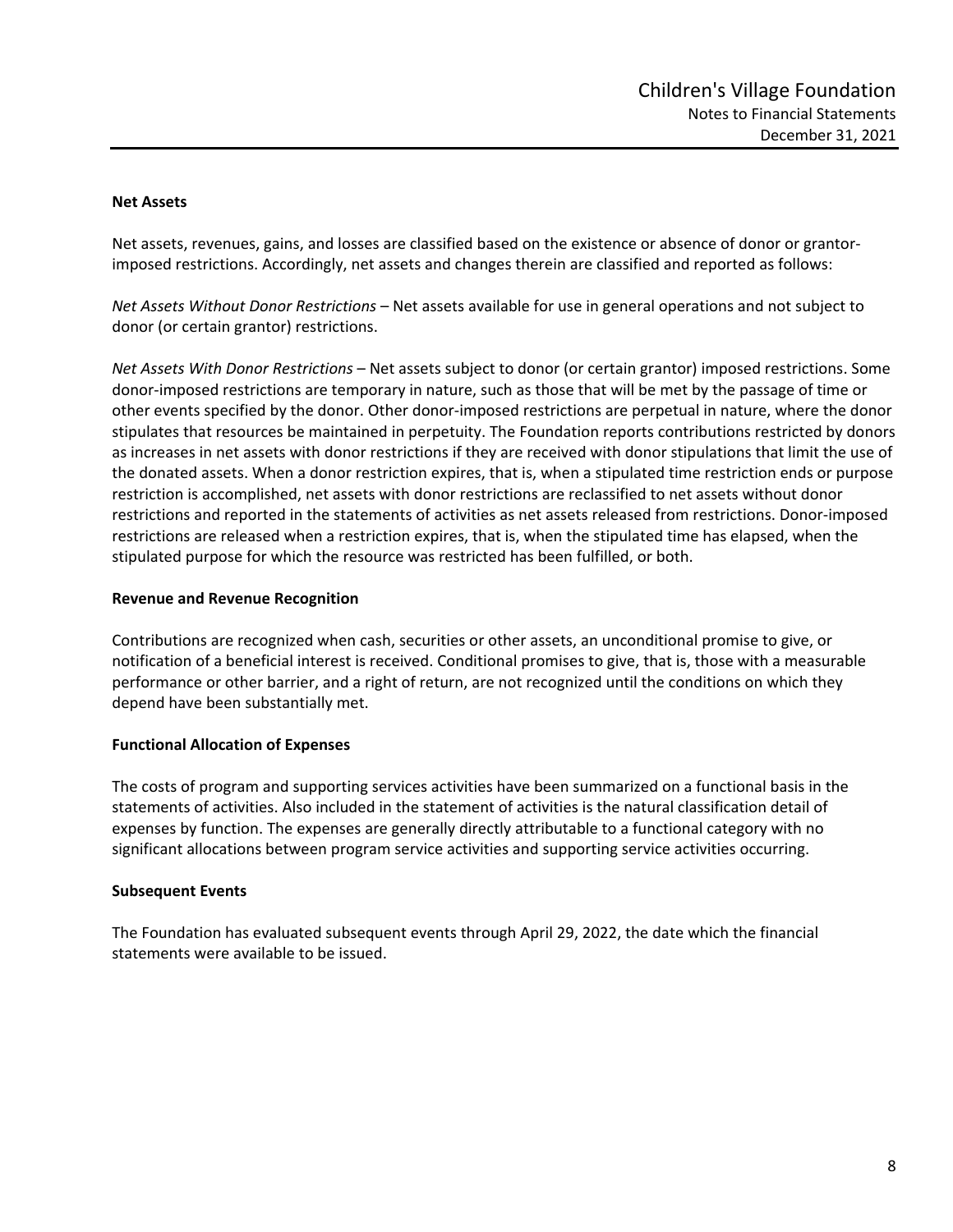## **Note 2 ‐ Liquidity and Availability**

Financial assets available for general expenditure, that is, without donor or other restrictions limiting their use, within one year of the statement of financial position date, comprise the following at December 31, 2021 and 2020:

|                                                               | 2021 |           |    | 2020      |
|---------------------------------------------------------------|------|-----------|----|-----------|
| <b>Financial Assets</b>                                       |      |           |    |           |
| Cash and cash equivalents                                     | \$   | 129,393   | \$ | 186,137   |
| Marketable securities                                         |      | 4,209,150 |    | 3,762,285 |
| Interest and dividends receivable                             |      | 10,653    |    | 10,653    |
| Other receivable                                              |      | 5,000     |    | 116,504   |
| Total financial assets                                        |      | 4,354,196 |    | 4,075,579 |
|                                                               |      |           |    |           |
| Less amounts not available for general expenditures within    |      |           |    |           |
| the next year:                                                |      |           |    |           |
| Subject to expenditure for a specific purpose                 |      |           |    |           |
| Support of children's services or similar services            |      | 1,894,651 |    | 1,770,798 |
| Investments to be held in perpetuity                          |      | 392,803   |    | 341,703   |
| Total financial assets not available for general expenditures |      |           |    |           |
| within the next year                                          |      | 2,287,454 |    | 2,112,501 |
|                                                               |      |           |    |           |
| Financial assets available for general expenditures within    |      |           |    |           |
| the next year                                                 |      | 2,066,742 |    | 1,963,078 |

As part of a liquidity management plan, cash in excess of daily requirements is deposited in cash and cash equivalents or invested in marketable securities.

The Foundation is a co-borrower on a line of credit with maximum borrowings of \$1,000,000 through Bremer Bank. The line of credit has an interest rate equal to 5.0% at December 31, 2021. As of December 31, 2021 and 2020, there is no outstanding balance. The line of credit matures August 1, 2022 and is secured by substantially all assets. Under terms of the line of credit agreement, the Foundation is required to satisfy certain measures of financial performance.

## **Note 3 ‐ Note Receivable**

The Foundation has a non-interest-bearing note receivable with the Village. The balance of the non-interest bearing receivable as of December 31, 2021 and 2020 is \$2,203,133, and is reviewed each year to determine what, if any, payments will be due.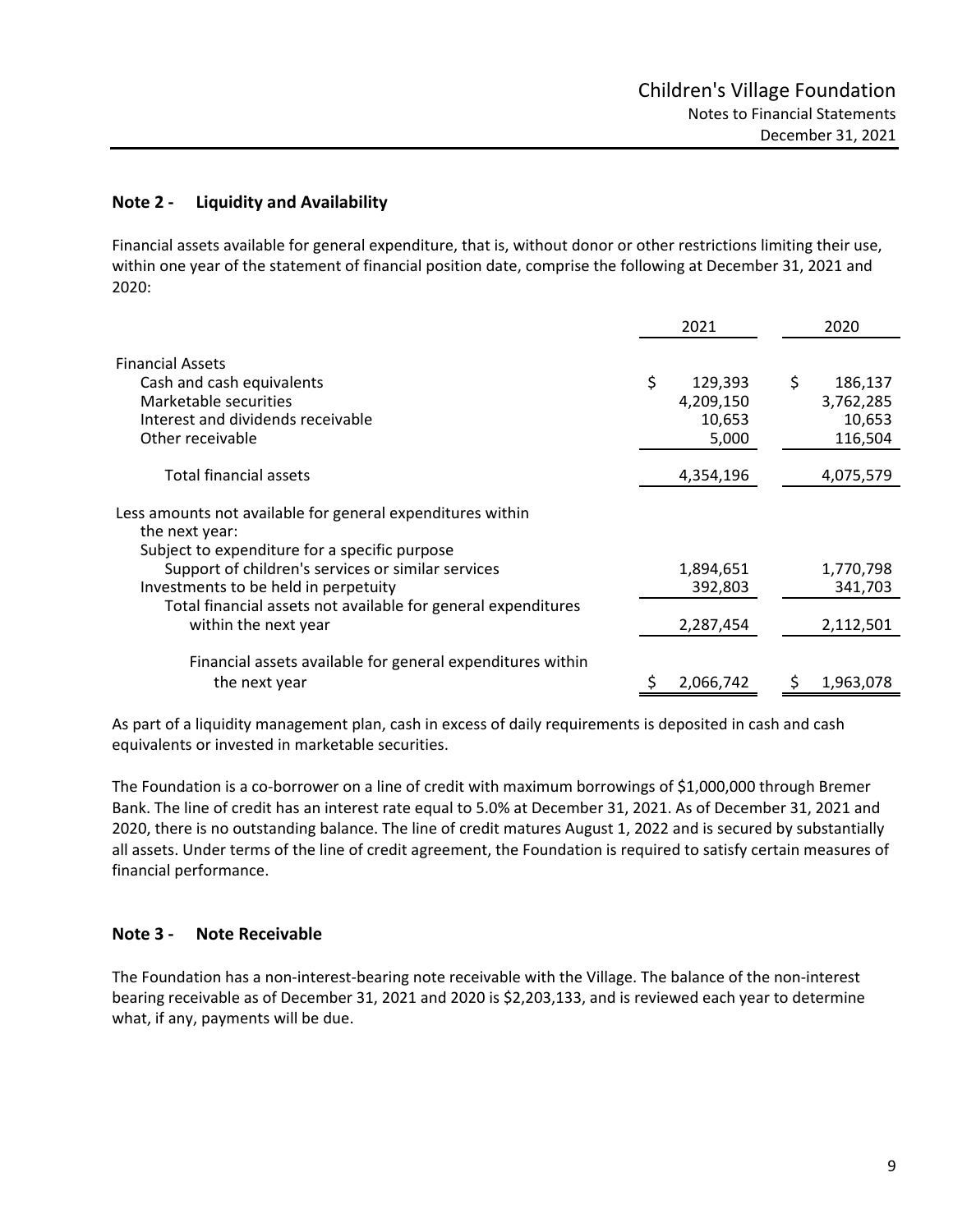## **Note 4 ‐ Fair Value Measurements and Disclosures**

Certain assets are reported at fair value in the financial statements. Fair value is the price that would be received to sell an asset or paid to transfer a liability in an orderly transaction in the principal, or most advantageous market at the measurement date under current market conditions regardless of whether that price is directly observable or estimated using another valuation technique. Inputs used to determine fair value refer broadly to the assumptions that market participants would use in pricing the asset or liability, including assumptions about risk. Inputs may be observable or unobservable. Observable inputs are inputs that reflect the assumptions market participants would use in pricing the asset or liability based on market data obtained from sources independent of the reporting entity. Unobservable inputs are inputs that reflect the reporting entity's own assumptions about the assumptions market participants would use in pricing the asset or liability based on the best information available.

A three‐tier hierarchy categorizes the inputs as follows:

- Level 1 quoted prices (unadjusted) in active markets for identical assets or liabilities that the Foundation can access at the measurement date.
- Level 2 Inputs other than quoted prices included within Level 1 that are observable for the asset or liability, either directly or indirectly. These include quoted prices for similar assets or liabilities in active markets, quoted prices for identical or similar assets or liabilities in markets that are not active, inputs other than quoted prices that are observable for the asset or liability, and market‐ corroborated inputs.
- Level 3 Unobservable inputs for the asset or liability. In these situations, the Foundation develops inputs using the best information available in the circumstances.

In some cases, the inputs used to measure the fair value of an asset or a liability might be categorized within different levels of the fair value hierarchy. In those cases, the fair value measurement is categorized in its entirety in the same level of the fair value hierarchy as the lowest level input that is significant to the entire measurement. Assessing the significance of a particular input to the entire measurement requires judgment, taking into account factors specific to the asset or liability. The categorization of an asset within the hierarchy is based upon the pricing transparency of the asset and does not necessarily correspond to the Foundation's assessment of the quality, risk or liquidity profile of the asset or liability.

A significant portion of the Foundation's investment assets are classified within Level 1 because they are comprised of equity securities with readily determinable fair values based on daily redemption values. US Federal agency debt securities and corporate debt securities are valued by the custodians of the securities using pricing models based on credit quality, time to maturity, stated interest rates and market‐rate assumptions and are classified within Level 2. The Foundation also holds an investment in a real estate investment trust. This is valued based on the private sales and trading of the company's shares and are classified within Level 2. The mineral rights values are determined based on analysis and input by specialists. These are considered to be Level 3 measurements.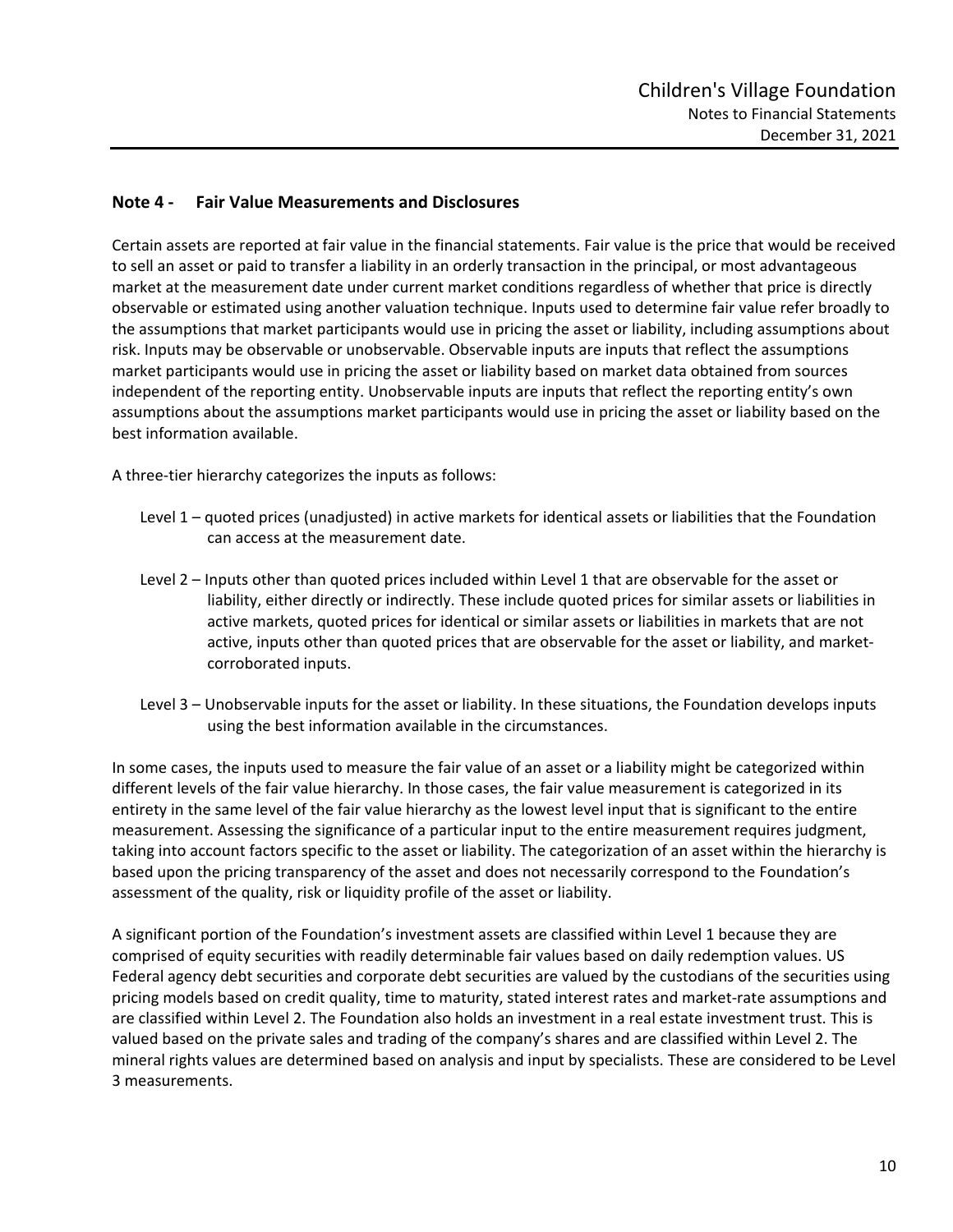| December 31, 2021                                                                    | Total                                        |    | Quoted<br>Prices in<br><b>Active Markets</b><br>(Level 1) | Other<br>Observable<br>Inputs<br>(Level 2) | Unobservable<br>Inputs<br>(Level 3) |
|--------------------------------------------------------------------------------------|----------------------------------------------|----|-----------------------------------------------------------|--------------------------------------------|-------------------------------------|
| Assets                                                                               |                                              |    |                                                           |                                            |                                     |
| Equity securities<br>Fixed income<br>Real estate investment trusts<br>Mineral rights | \$<br>1,736,738<br>1,688,919<br>783,490<br>3 | \$ | 1,736,738                                                 | \$<br>1,688,919<br>783,490                 | \$<br>3                             |
|                                                                                      | 4,209,150                                    | S. | 1,736,738                                                 | \$<br>2,472,409                            | \$<br>3                             |
| December 31, 2020                                                                    | Total                                        |    | Quoted<br>Prices in<br><b>Active Markets</b><br>(Level 1) | Other<br>Observable<br>Inputs<br>(Level 2) | Unobservable<br>Inputs<br>(Level 3) |
| Assets                                                                               |                                              |    |                                                           |                                            |                                     |
| Equity securities<br>Fixed income<br>Real estate investment trusts<br>Mineral rights | \$<br>1,555,440<br>1,487,632<br>719,210<br>3 | \$ | 1,555,440                                                 | \$<br>1,487,632<br>719,210                 | \$<br>3                             |
|                                                                                      | \$<br>3,762,285                              | \$ | 1,555,440                                                 | \$<br>2,206,842                            | \$<br>3                             |

The following table presents assets measured at fair value on a recurring basis at December 31, 2021 and 2020:

The following is a reconciliation of the beginning and ending balance of assets measured at fair value on a recurring basis using significant unobservable inputs (Level 3) for the years ended December 31, 2021 and 2020:

|                                                      | 2021 |                               | 2020 |  |
|------------------------------------------------------|------|-------------------------------|------|--|
| Balance, beginning of year<br>Investment return, net |      | 3<br>$\overline{\phantom{0}}$ |      |  |
| Balance, end of year                                 |      |                               |      |  |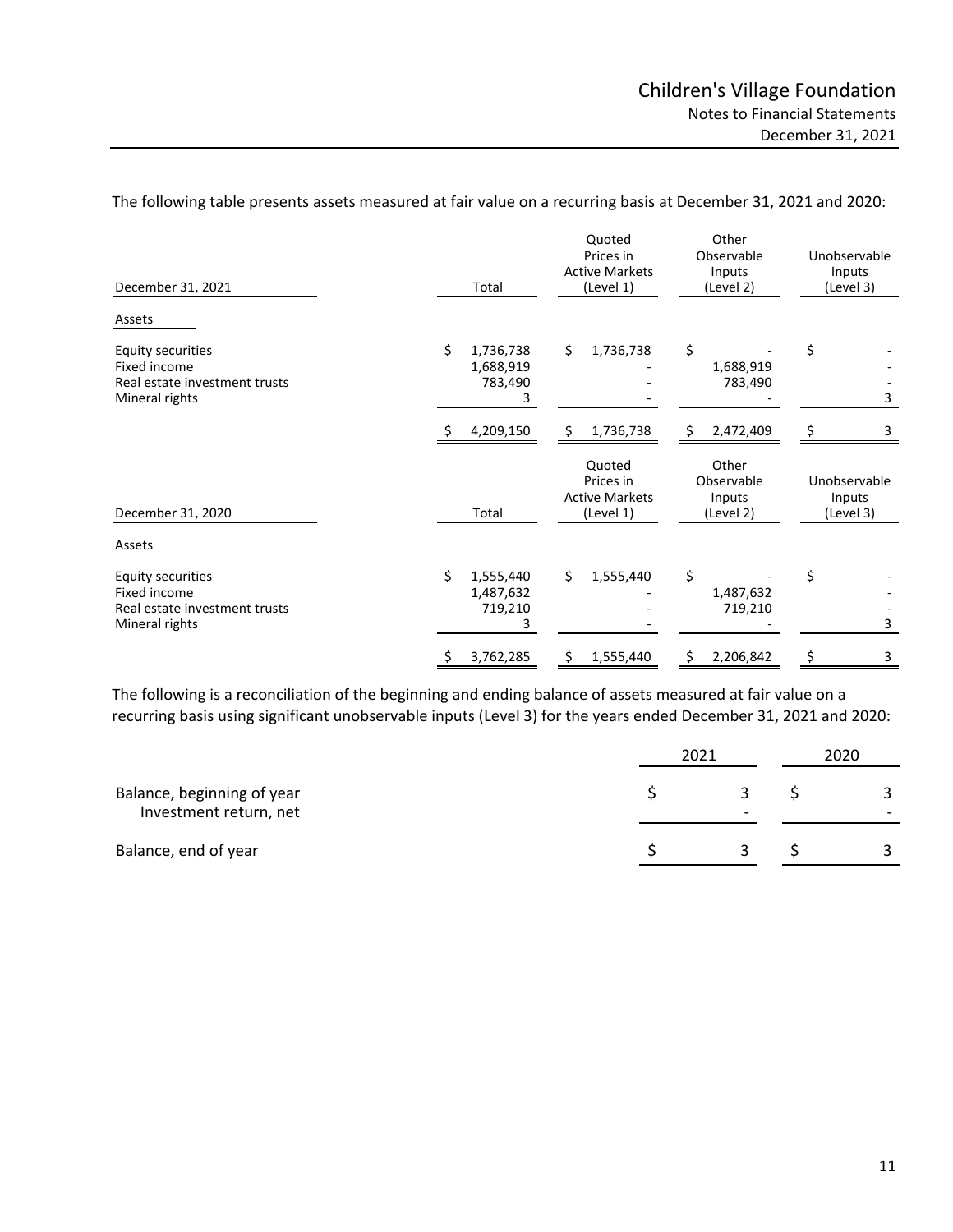## **Note 5 ‐ Endowments**

The Foundation's endowment (the Endowment) consists of approximately 21 individual funds established by donors. The interest on these funds provides annual funding for specific activities and general operations. Net assets associated with Endowment funds are classified and reported based on the existence or absence of donor‐imposed restrictions.

The Board of Directors has interpreted the North Dakota Uniform Prudent Management of Institutional Funds Act (UPMIFA) as requiring the preservation of the fair value of the original gift as of the date of the donor restricted endowment funds, unless there are explicit donor stipulations to the contrary. At December 31, 2021 and 2020, there were no such donor stipulations. As a result of this interpretation, the Foundation retains in perpetuity (a) the original value of initial and subsequent gift amounts (including promises to give net of discount and allowance for doubtful accounts donated to the Endowment and (b) any accumulations to the Endowment made in accordance with the direction of the applicable donor gift instrument at the time the accumulation is added. Donor‐restricted amounts not retained in perpetuity are subject to appropriation for expenditure in a manner consistent with the standard of prudence prescribed by UPMIFA. The following factors are considered in making a determination to appropriate or accumulate donor-restricted endowment funds:

- The duration and preservation of the fund
- The purposes of the Foundation and the donor‐restricted endowment fund
- General economic conditions
- The possible effect of inflation and deflation
- The expected total return from income and the appreciation of investments
- Other resources of the Foundation
- The investment policies of the Foundation

## **Investment and Spending Policies**

The Foundation has adopted investment and spending policies for the Endowment that attempt to provide a predictable stream of funding for operations while seeking to maintain the purchasing power of the endowment assets. Over time, long-term rates of return should be equal to an amount sufficient to maintain the purchasing power of the Endowment assets, to provide the necessary capital to fund the spending policy, and to cover the costs of managing the Endowment investments. The target rate of return is intended to maintain the purchasing power of current assets and all future contributions. To satisfy this long-term rate-of-return objective, the investment portfolio is structured on a total‐return approach through which investment returns are achieved through both capital appreciation (realized and unrealized) and current yield (interest and dividends).

The Endowment's spending policy, as approved by the Foundation Board, is to annually make available the investment returns for the donor's intended purposes.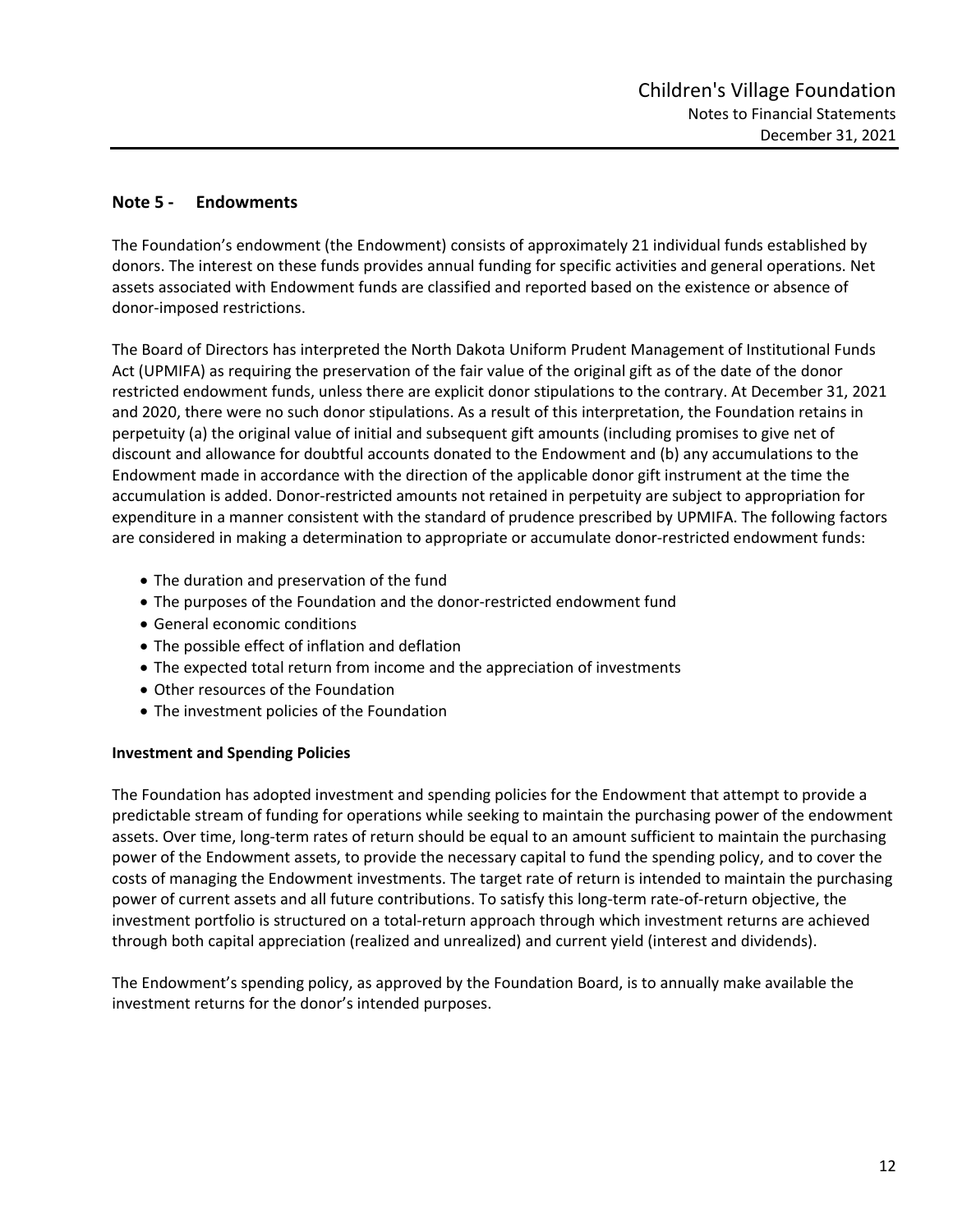Without Donor<br>Restrictions Restrictions Restrictions Restrictions Total Endowment net assets, beginning of year ‐ \$ \$ 341,703 \$ 341,703 Investment return: Investment income (1,777) (1,777) Net appreciation/(depreciation) (realized and unrealized) ‐ 31,861 31,861 Contributions ‐ 51,100 51,100 Transfer ‐ (30,084) (30,084) Endowment net assets, end of year  $\begin{array}{ccc} 5 & - & 5 & 392,803 & 5 & 392,803 \end{array}$ Without Donor With Donor Restrictions Restrictions Total Endowment net assets, beginning of year ‐ \$ \$ 326,703 \$ 326,703 Investment return: Investment income  $1,441$   $1,441$   $1,441$ Net appreciation/(depreciation) (realized and unrealized) ‐ 34,456 34,456 Contributions ‐ 15,000 15,000 Transfer (35,897) (35,897) Endowment net assets, end of year  $\begin{array}{ccc} \text{S} & \text{S} & \text{S} & \text{S} \\ \text{S} & \text{S} & \text{S} & \text{S} \end{array}$   $\begin{array}{ccc} 341,703 & \text{S} & \text{S} \\ \text{S} & \text{S} & \text{S} \end{array}$ For the Year Ending December 31, 2021 For the Year Ending December 31, 2020

Changes in Endowment net assets for the years ending December 31, 2021 and 2020 are as follows:

## **Note 6 ‐ Net Assets with Donor Restrictions**

Donor restricted net assets with a purpose restriction as of December 31, 2021 and 2020 are \$1,894,651 and \$1,770,798, which represent amounts contributed and to be used toward the support of children's services or similar services.

In 2021 and 2020, net assets were released from restrictions in the amount of \$30,084 and \$35,897, respectively. These amounts are included in net assets released from restrictions in the accompanying financial statements.

Donor restricted net assets that are perpetual in nature as of December 31, 2021 and 2020 are \$392,803 and \$341,703, which represent amounts contributed to the endowment to support the mission of the Foundation.